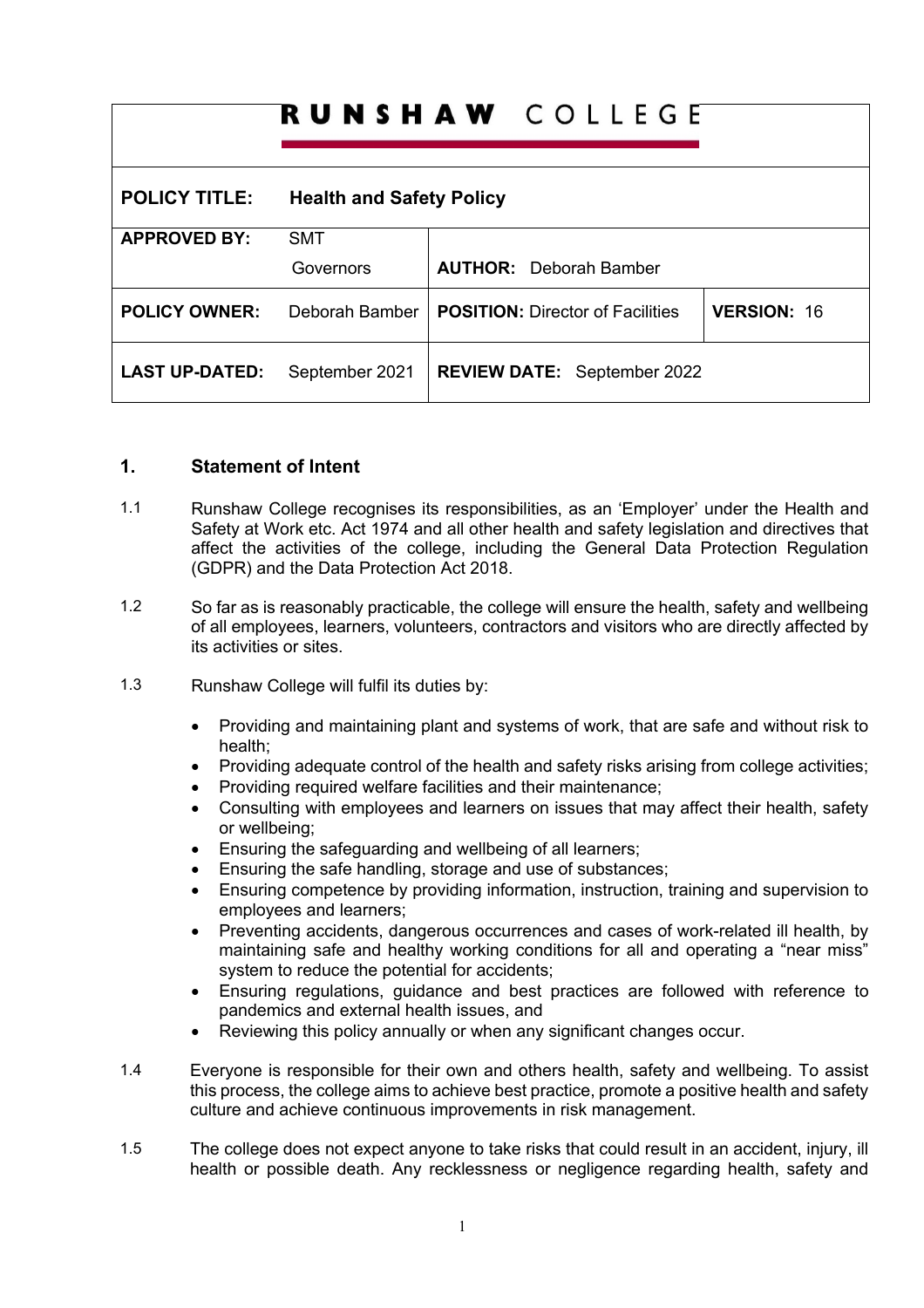wellbeing will result in disciplinary action against employees, learners or others as appropriate, including the potential for immediate dismissal or expulsion without notice.

1.6 The college recognises its statutory obligations to safeguard and prevent people from being drawn into terrorism as stated in Section 26(1) of the Counter-Terrorism and Security Act 2015 (the CTSA). This document offers guidance and outlines procedures that should be followed in all cases of suspected radicalisation and situations of serious risk.

In order to meet our statutory obligations and duties the college will:

- Promote and reinforce shared values; to create space for free and open debate; to listen to and support the learner voice.
- Break down segregation among different learner communities including supporting inter-faith and inter-cultural dialogue and understanding, and to engage all learners in playing a full and active role in wider engagement in society.
- Ensure learner safety and that the college is free from bullying, harassment and discrimination.
- Provide support for learners who may be at risk and appropriate sources of advice and guidance.
- Ensure that learners and staff are aware of their roles and responsibilities in preventing violent extremism.
- Recognise current practice which contributes to the PREVENT agenda.
- Proactively identify areas for improvement.

The college Prevent Policy provides in-depth information and associated procedures.

- 1.7 Although ultimate responsibility always remains with the Principal & CEO, the authority to delegate to competent employees is essential. This ensures employees undertake the required roles within their areas of competency to ensure an effective college health and safety management system is always operational and regularly reviewed.
- 1.8 This policy statement of intent, along with the organisation, arrangements sections and effective communication, will achieve employee/learner partnership working within the college and with other stakeholders.

# 2. **The Organisation of Health, Safety and Wellbeing at Runshaw College**

### **General**

- 2.1 The **Governors** have overall responsibility for setting the strategic direction of the college with reference to health, safety and wellbeing.
- 2.2 The Principal & CEO has ultimate responsibility for management of health, safety and wellbeing for all college work activities and is assisted by the College Management Team (CMT).
- 2.3 The College Management Team are supported by the Director of Facilities on health, safety and wellbeing issues.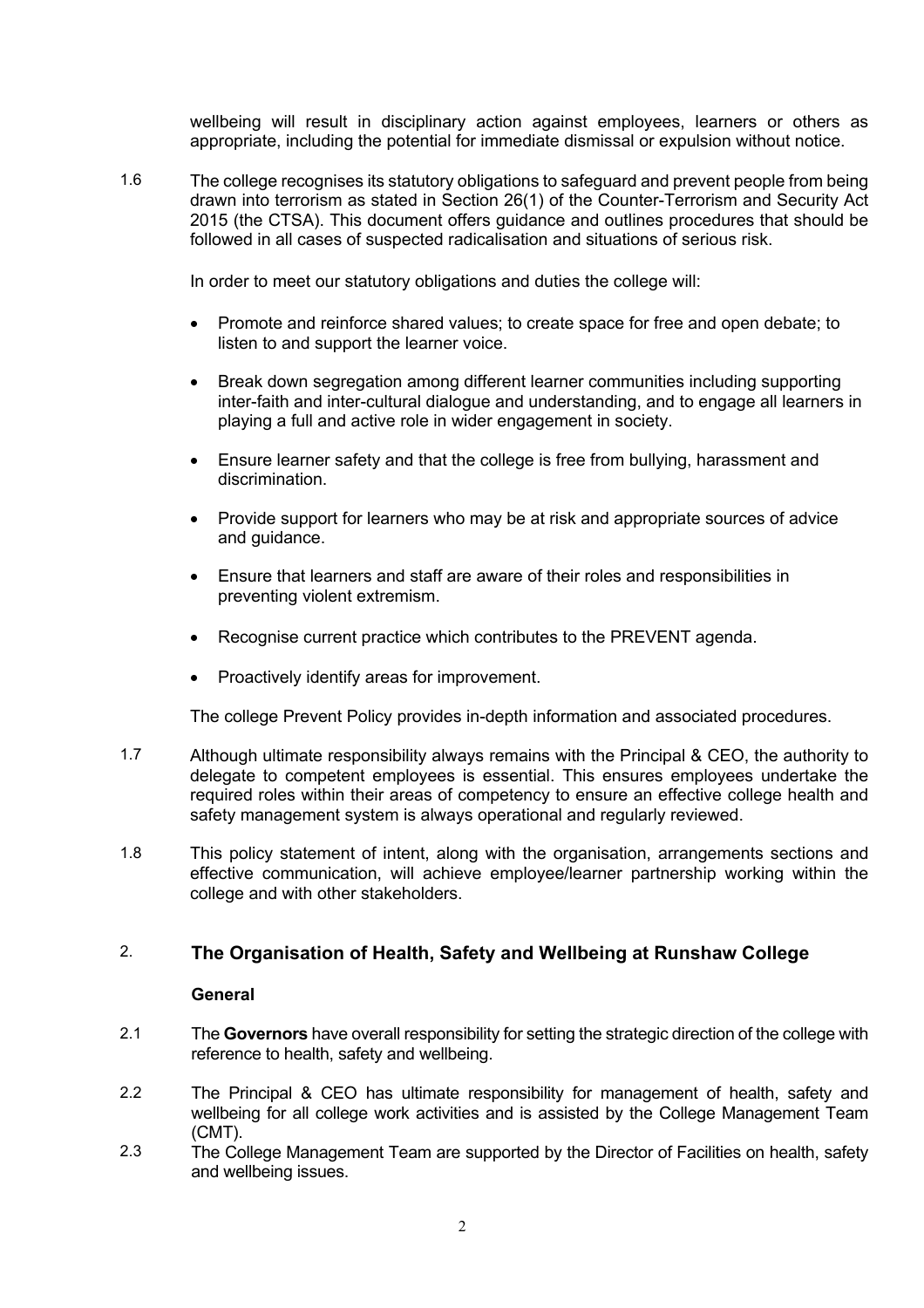### 2.4 **Governors**

The Governors have overall responsibility for setting the strategic targets and direction of the college in relation to the health, safety, wellbeing and safeguarding of all employees, volunteers, learners, contractors and visitors to the college. These responsibilities will include ensuring:

- A positive health, safety and wellbeing culture is promoted to stakeholders.
- The effective and efficient use of resources to meet the college legislative and stakeholder requirements.
- The college strategy provides for a healthy and safe working environment.
- Regular reports received on the management of health, safety and wellbeing within the college.
- Any reasonable training that assists in maintaining required competency levels is undertaken.

### 2.5 **Principal & CEO**

The Principal & CEO has ultimate responsibility for management of health, safety and wellbeing for all college activities. This includes:

- Promoting a positive health, safety and wellbeing culture.
- Ensuring the necessary resources are always prioritised to meet the college legislative and stakeholder requirements.
- Ensuring the college provides a healthy and safe working environment.
- Ensuring an appropriate health and safety management system is operated effectively and regularly reviewed.
- Ensuring safeguarding procedures operate effectively.
- Ensuring the Business Continuity Plan (BCP) and the Run, Hide, Tell Hostile Attack – Procedure and associated Bomb Threat systems are operated effectively and regularly reviewed.
- Regularly receiving reports on the management of the strategic decisions on health, safety and wellbeing within the college and monitor the progress.
- Ensuring required monitoring reports are presented to the appropriate Governors' meetings.
- Attending any required training that assists in maintaining required competency levels.
- Ensuring this policy is reviewed on any significant change, or at least annually and approved by the Corporation and that all changes are brought to the attention of employees and learners.
- Delegating any responsibilities associated with this policy and ensuring they are properly discharged and monitored.

## 2.6 **Academic Staff**

Academic staff are responsible for ensuring that learners and volunteers under their supervision:

• Are provided with necessary health and safety instructions and information.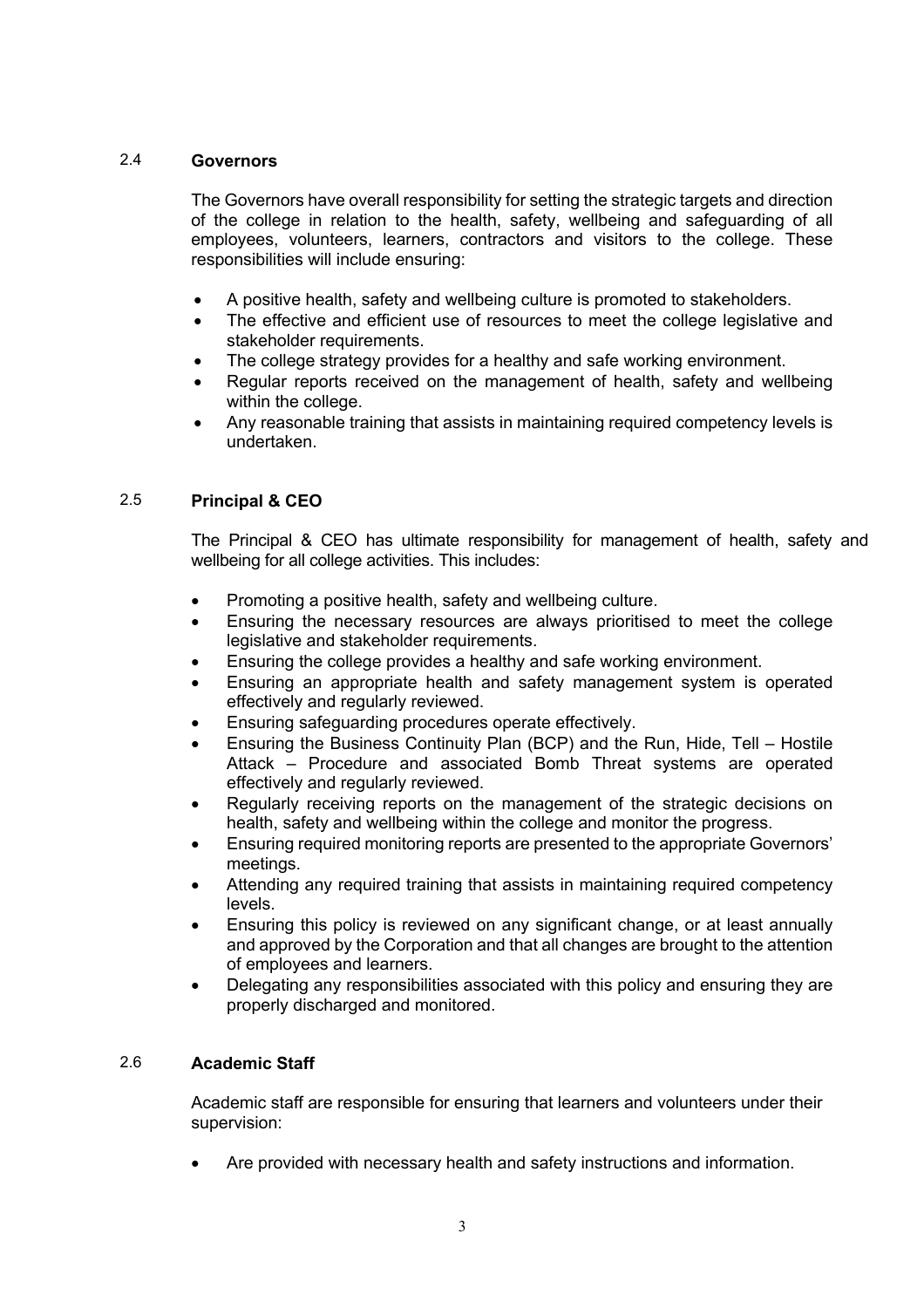- Know and comply with procedures for emergency evacuations, first aid and the reporting of accidents, incidents, dangerous occurrences and near misses.
- Know and comply with procedures for the use, handling and storage of potentially hazardous materials and substances.
- Are aware of the safeguarding principles and reporting mechanisms.
- Know and comply with procedures for the use of machinery or equipment.
- Are provided with adequate supervision and support to enable work to be carried out safely.
- Are trained in the use, care and storage of appropriate personal protective equipment and use it in accordance with prescribed instructions, risk assessments, guidance and safe working procedures.
- Know who to refer to if they have a query or concern about health, safety and wellbeing.

#### 2.7 **Managers**

Staff with management responsibilities will ensure:

- They foster a healthy and supportive working environment, promoting wellbeing activities, work-life balance and good practice in physical and mental health.
- The health and safety management system is followed including policies, procedures, risk assessments and any guidance or safe working procedures where required, and that they are regularly reviewed.
- Machinery and equipment in their area is properly maintained.
- Occupational health and safety objectives are implemented via individual action plans and quality improvement plans (QIPs).
- Appropriate priority and resources are given to the resolution of recognised health and safety hazards.
- Accidents, incidents, dangerous occurrences, near misses or defects are promptly reported via the appropriate systems and procedures, ensuring any identified defect does not put employees, learners, volunteers, contractors or visitors at risk.
- Employees are fully aware of safeguarding issues and the link with equality and diversity.
- Adequate arrangements exist for identifying and managing emergency situations.
- Continual improvement and best practice are at the centre of all activities.
- Necessary personal protective equipment is provided and always worn in line with risk assessments and safe working procedures.
- Risk assessments and safety inspections/monitoring are carried out and recorded with any deficiencies corrected in order to: maintain a high standard of housekeeping; keep corridors, stairways and walkways free from obstruction or hazards; and ensure fire exits, evacuation routes and firefighting equipment are clear of any obstruction.
- Employees they manage receive training on health, safety and wellbeing, including timely refreshers as required and are consulted on health and safety matters as appropriate.
- Visitors are aware of and comply with relevant health and safety requirements within your area of control.
- Contractors and suppliers are fully approved, monitored and reviewed on a regular basis, including enhanced DBS as required.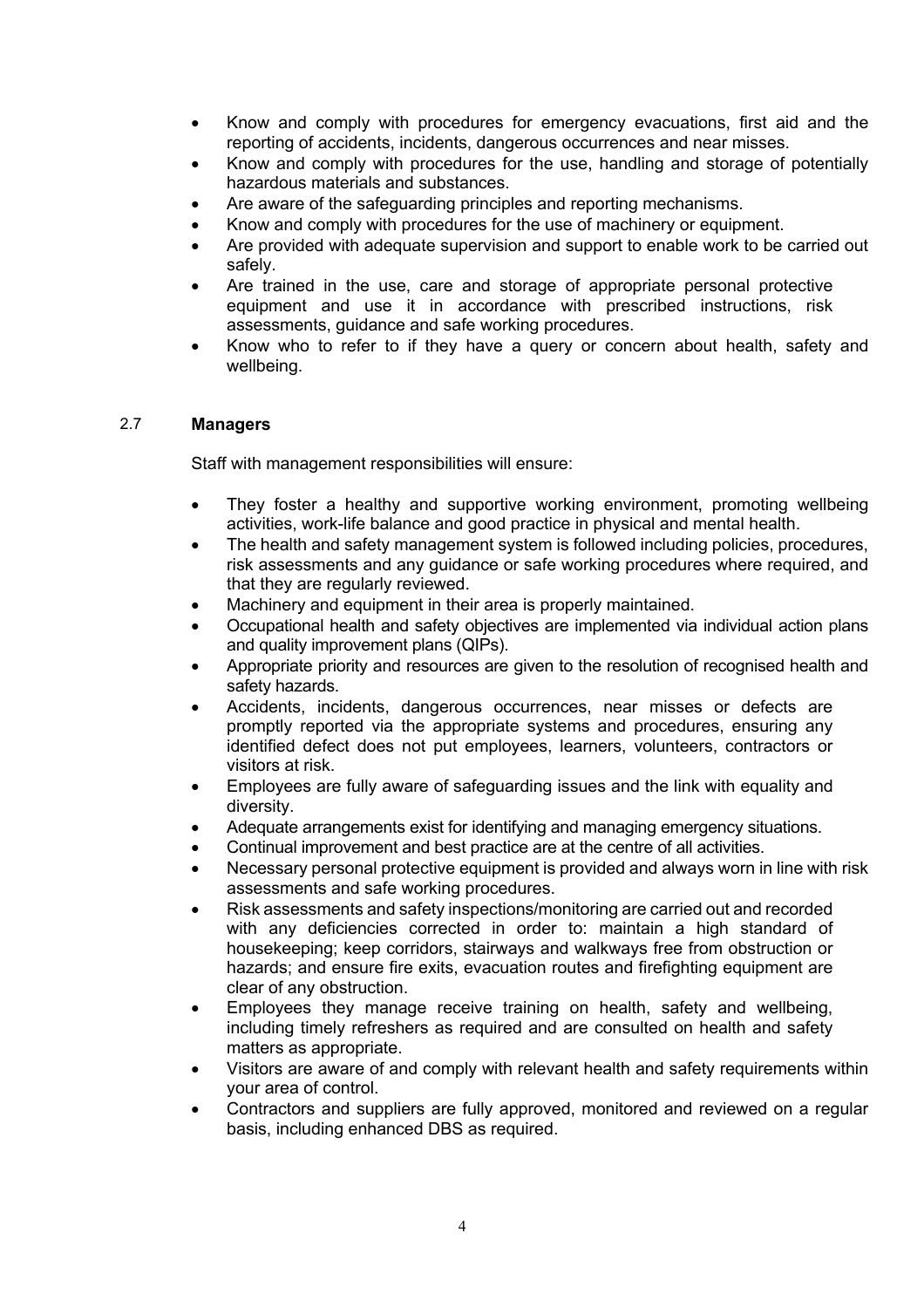### 2.8 **Employees**

All employees of the college have duties under Section 7 and 8 of the Health and Safety at Work etc. Act 1974 to take reasonable care for the health, safety and wellbeing of themselves and of any other person who may be affected by their acts or omissions whilst at work. All employees have a duty to:

- Read, understand and comply with the Health and Safety Policy, procedures, any guidance or safe operating codes of practice where required or follow instructions as issued.
- Work in accordance with risk assessments, method statements and safe working procedures as provided. This includes using machinery or equipment only as authorised and when appropriate instructions have been issued and when all safety systems are in operation. It also includes using personal protective equipment or materials provided by the college in accordance with instructions plus using and storing substances as prescribed and disposing of them correctly when required.
- Take personal responsibility for their own health and wellbeing, participate in activities and seek appropriate support from health professionals, as necessary.
- Ensure continual improvement and best practice is at the centre of all activities.
- Ensure they are fully aware of safeguarding procedures within the college and adherence to the Code of Professional Conduct both within and outside of college hours.
- Take care for the health and safety of themselves and others who may be affected by the way in which they carry out their work activities, particularly young persons and new employees.
- Co-operate with managers and other employees to enable them to carry out their statutory duties and any health and safety inspection, monitoring or auditing activities.
- Report accidents, incidents or dangerous occurrences at work, which have caused personal harm or damage to property, immediately to their manager. Accidents sustained external to work activities must be reported to allow supervisors to assess the employee's ability to continue with standard duties. Any external accident that results in absence and involves a civil claim must be notified to the college to allow for wages to be re-claimed.
- Report to their manager at their earliest opportunity, any hazard likely to cause harm or damage.
- Report near misses to assist with reducing the potential for future dangerous occurrences or accidents.
- Declare any medical condition or disability that is liable to involve risk to the employee or others when carrying out their work.
- Undertake appropriate health and safety training and proactively make suggestions on how health, safety and wellbeing can be improved.

### 2.9 **Learners**

Learners are required to:

- Take care for the health, safety and welfare of themselves and others who may be affected by the way in which they carry out their studies.
- Co-operate with teaching staff to enable them to carry out their statutory duties and any health and safety inspections, monitoring or auditing activities.
- Promptly report to their teacher or other college contact any situation, working practice or procedure that is potentially hazardous, or which has been reported to them as such.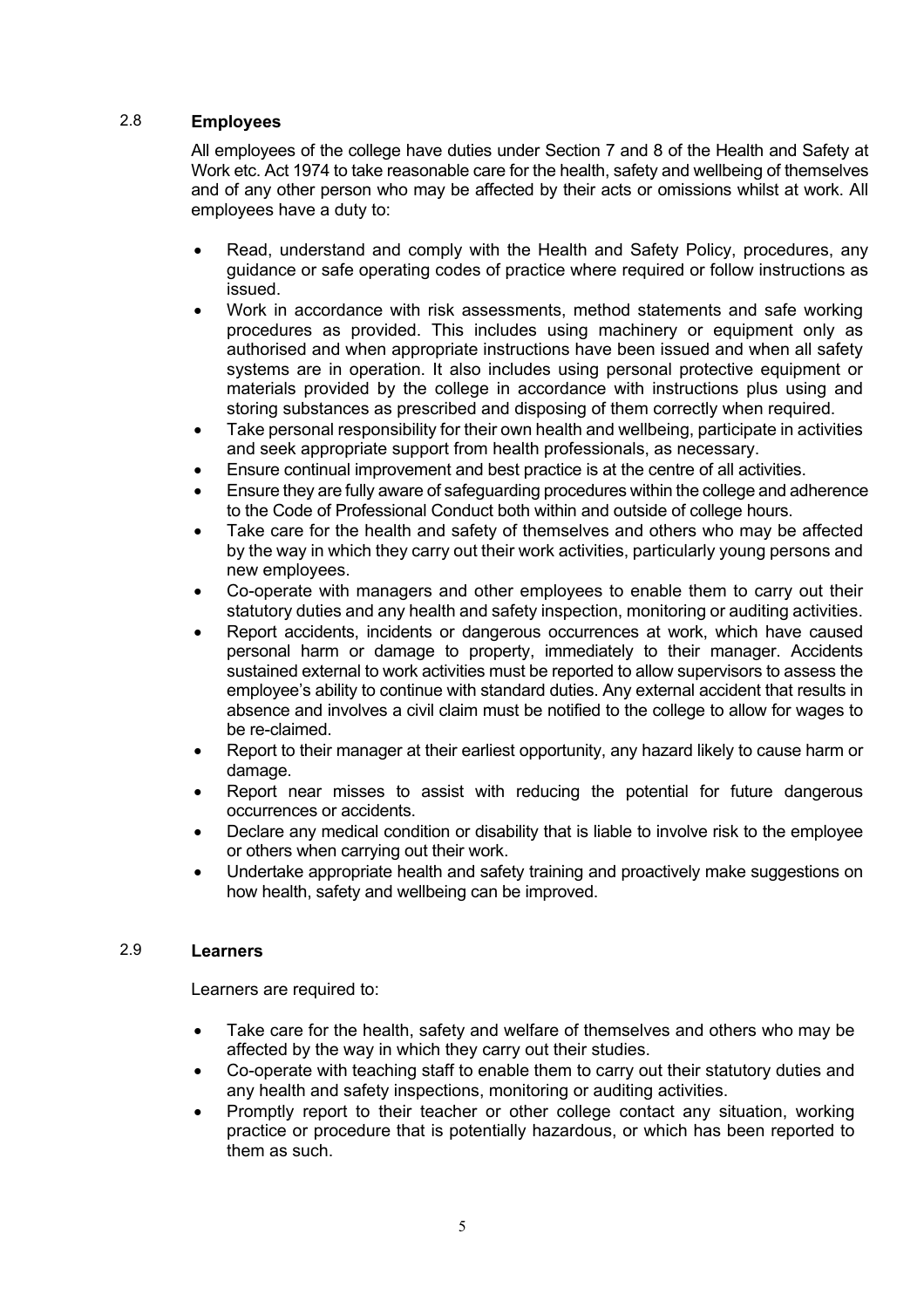- Promptly report to their teacher any accidents, incidents, near misses or dangerous occurrences.
- Use machinery or equipment only when authorised to do so and after appropriate instructions have been issued and safety systems are in operation.
- Be aware of the safeguarding procedures operated by the college and how to report any concerns.
- Use personal protective equipment or materials in accordance with appropriate instructions, risk assessments or safe working procedures.
- Comply with health and safety instructions both verbal and written, that are issued to them.
- Use, handle and store substances in accordance with appropriate instructions, risk assessments or safe working procedures.

### 2.10 **Director of Facilities - Health, Safety, Wellbeing and Environmental Issues**

The Director of Facilities is responsible for the management and oversight of health, safety, wellbeing and environmental issues and is responsible for:

- Giving advice on health, safety, wellbeing and environmental issues raised by employees, volunteers, learners, safety representatives and inspection teams etc.
- Assisting in the implementation of the Health and Safety Policy.
- Assisting managers in the investigation of serious accidents, incidents and near misses.
- Ensuring the reporting of notifiable accidents and dangerous occurrences to the Health and Safety Executive, as required under RIDDOR (Reporting of injuries, Diseases and Dangerous Occurrences Regulations) as amended 2012 and the Education Skills Funding Agency (ESFA) in the case of fatalities.
- Promoting equality and diversity issues in relation to health, safety and wellbeing.
- Monitoring accidents, near misses and trends, reporting key performance indicators to Senior Managers, Governors, Health and Safety Consultation Committee members and recognised Trade Union Representatives.
- Ensuring emergency evacuation drills, are carried out in accordance with college procedures.
- Linking with and advising as appropriate on safeguarding issues.
- Meeting employees to reinforce health and safety information given by managers, particularly at induction welcome events.
- Initiating and contributing to health and safety training, as appropriate.
- Advising on the coordination of first aid cover for the college.
- Providing health, safety and wellbeing advice in relation to equality and diversity, especially with regards to risk assessments.
- Chairing health, safety and wellbeing consultation committee meetings.
- Assisting in the development of health and safety systems, procedures and training programmes.
- Maintaining contact with outside statutory authorities, agencies and networks that offer expert advice on health, safety and wellbeing issues.
- Coordinating activities around the college BCP.
- Disseminating health and safety literature throughout the college.
- Advising on risk assessments produced by managers and link in with the review process.
- Ensuring statutory compliance, continual improvement and best practice is at the centre of all activities.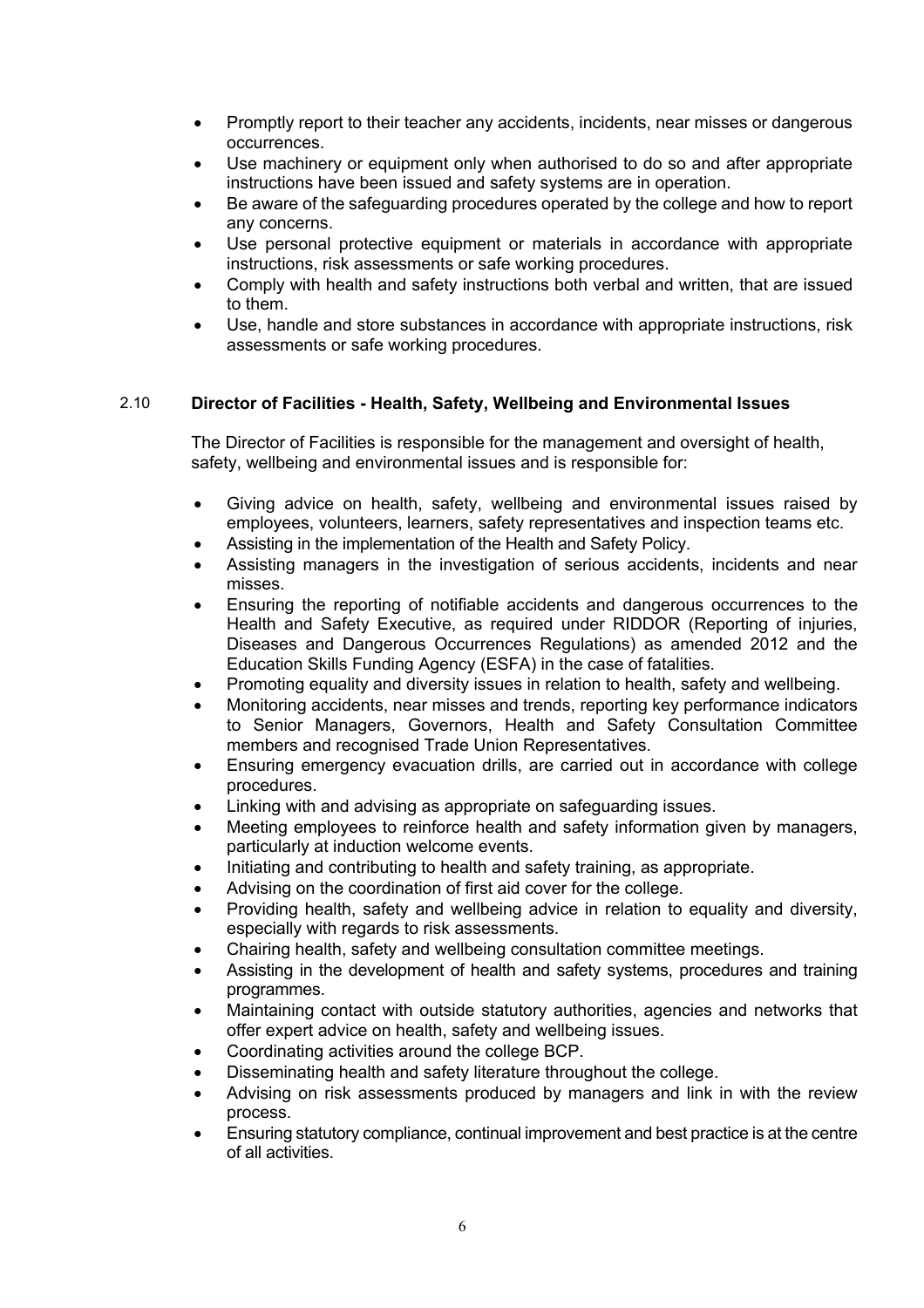### 2.11 **Fire Wardens and First Aiders**

Managers can request nominations or instruct employees to undertake the roles of Fire Warden and/or First Aider. The duties include:

- Attending first aid or emergency incidents as a priority as and when necessary.
- Attending the required training and refresher training.
- Reviewing and adhering to relevant procedures.
- Undertaking practice drills to gain competence in the designated roles (as appropriate).
- Communicating with key employees during emergencies.
- Reporting any hazards, defects or missing emergency equipment.
- Completion of any required documentation, reports and investigations.

### 2.12 **Health and Safety Committee Members**

The college Health and Safety Committee chaired by the Director of Facilities, will meet each term. The specific responsibilities of the committee include:

- Assisting in the development, monitoring and review of the organisational health and safety policy, procedures and safe systems of work.
- Ensuring the health and safety strategy is actively engaged and embedded in all areas of the college's undertakings through oversight of a regular series of audits and reviews of safety practice and procedure within the college.
- Setting and reviewing health and safety performance and objectives to improve health and safety management and maintain a positive health and safety culture.
- Reviewing key risks associated with college activities relating to health and safety and reviewing the arrangements in place for managing these risks.
- Receiving and reviewing reports resulting from accidents, incidents and near misses, assessing any corrective or remedial actions implemented to prevent any re-occurrence.
- Reviewing college management arrangements in-line with any legislative changes.
- Receiving and reviewing reports which may result from national guidance, audit, monitoring activities, research etc. and agreeing any necessary corrective actions.
- Consideration of any third party or enforcement notices and review any actions taken as a result.
- Consideration of any health, safety and welfare issues raised by staff or students and assessing their implications for the organisation.
- Ensuring roles, responsibilities and accountabilities for health and safety are clearly agreed and documented.
- Monitoring and reviewing adequacy of the college's arrangements for communications, consultation and co-operation on health and safety matters.
- Providing a forum for the dissemination of information, sharing best practice and relevant discussion.

The Health and Safety Committee comprises representatives from management and employees from various work areas and recognised trade unions.

Formally appointed trade union representatives follow the requirements of the Safety Representatives and Safety Committees Regulations 1977. All other members will operate within the requirements of the Health and Safety (Consultation with Employees) Regulations 1996.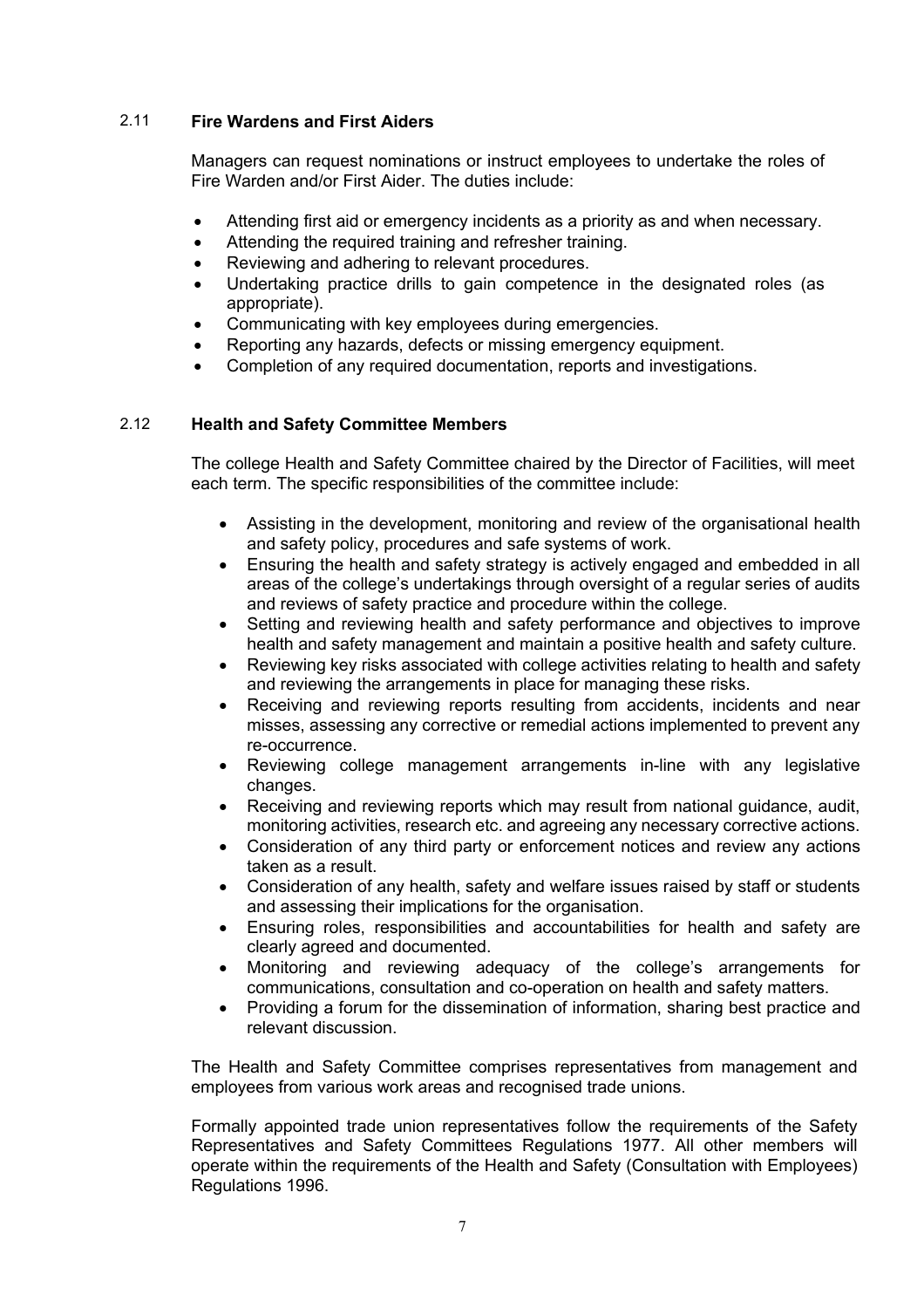### 2.13 **Facilities, Health, Safety and Environmental (FHSE)**

Members of the Senior Management Team will review changes to legislation, audit reports, KPIs, monthly reports and take a lead role in the strategic development of the college's approach to health, safety and wellbeing. They will reinforce and monitor the work of the Health and Safety Committee. Meetings will be a minimum of one each term.

The Facilities, Health, Safety and Environmental SMT (FHSE) will be responsible for developing and managing health, safety and wellbeing strategic initiatives, including performance indicators. The strategic objectives include:

- Reviewing policy, risk assessments, health and safety performance, addressing strategic issues and determining future priorities;
- Analysing accident trends, safety and accident reports, enforcers' and advisers reports and initiating improvement plans;
- Improving health, safety, wellbeing and safeguarding procedures and monitoring progress against improvement plans;
- Reviewing environmental policy and progress against implementation of environmental management systems and carbon reduction strategies.
- Initiating and monitoring health and safety training, communications and publicity;
- Assessing the effectiveness of health, safety and wellbeing services.

### 2.14 **Responsibility for Contractors/Sub Contractors/Suppliers**

Conditions of contract must be negotiated which stipulate the minimum requirements for safe working practices to be adopted by the contractor, their employees and any subcontractors or suppliers. This must also consider any appropriate safeguarding issues that may be required. Additionally:

- Relevant managers and team leaders will co-ordinate and review all new contractors on their performance.
- Compliance with all relevant legislation is a pre-requisite, must be specified and be demonstrable. It must include standards of equipment; safe systems of work; training and supervision of their own employees that would also be required for college employees on similar activities.
- Plant and equipment operated by the contractor must be adequately maintained.
- The contractor's employees must be made aware of and comply with any college health and safety requirements. The relevant manager will ensure that the contractor is given copies of any required documentation.
- The college reserves the right to monitor the activities of contractors to ensure compliance with legislation and associated guidance.
- Provision of first aid for contractor employees is the responsibility of the contractor unless otherwise negotiated with the college.

### 2.15 **Contractors/Sub-Contractors/Suppliers Responsibilities**

Contractors, sub-Contractors and suppliers are responsible for:

• Providing all required information including risk assessments, method statements and safe working procedures. Where appropriate these will be in writing and may incorporate permit to work systems.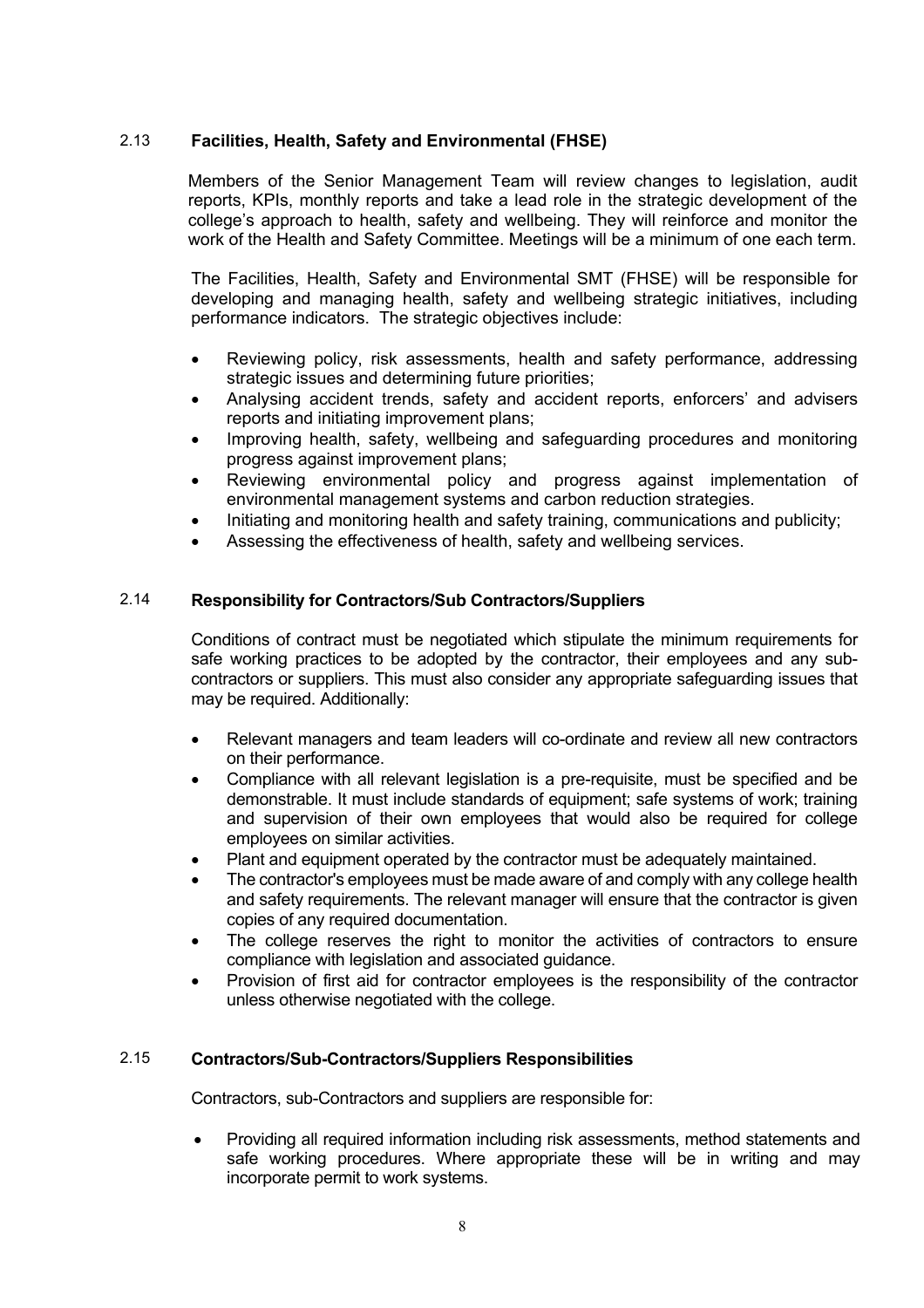- Supervising all sub-contractors and third parties who they appoint to undertake work/activities on their behalf.
- Undertaking regular formal audits of the activities they are responsible for.
- Reporting, investigating and recording any accident to their employees whilst on college properties or sites. Under RIDDOR it is the contractor's responsibility to report incidents to the Health and Safety Executive and forward a copy to the college for their records.

#### 2.16 **Client, Principal Designer, Principal Contractor and Designer Roles - Construction (Design and Management) Regulations 2015 (CDM)**

When any of the above roles are performed it must be clearly indicated to managers the areas of work involved in the role and the responsibilities involved in carrying out the role.

- The appropriate F10 form for the contract will indicate which parties are nominated. The Client (or where appropriate via the CDM Principal Designer) will update the F10 if extensive changes to the programme are made.
- All parties nominated/appointed to perform these roles must be adequately trained and competent to perform the role.

## **3. Arrangements for Health, Safety and Wellbeing at Runshaw College**

- 3.1 The welfare facilities and environment will meet the requirements of the Health and Safety etc. Act 1974, the Management of Health and Safety at Work Regulations and the Workplace (Health, Safety and Welfare) Regulations. Managers have responsibility to ensure that standards are maintained in areas they are responsible for and that regular monitoring is carried out. Equality and diversity issues must always be integral to this process.
- 3.2 Consultation and communication of this policy to all college employees and learners is essential. The policy is supported by procedures, risk assessments, safe working procedures, in addition to guidance relating to generic and specific areas. The main elements of the health and safety management system are available on the Intranet. The policy is also available to any interested parties that may request a copy.
- 3.3 All employees and volunteers will be appropriately and adequately trained to enable them to carry out their responsibilities without significant risk to their health, safety and wellbeing. All new employees will receive a management-led local induction, followed by a central Welcome Induction. A record of formal training will be maintained.
- 3.4 Risk assessments will be conducted by the appropriate manager with assistance from employees for the specific tasks being conducted, to reduce the risk to as low as reasonably practicable. Where specialist risk assessments need completing trained managers or nominated individuals will lead the relevant teams or individuals i.e. manual handling, display screen equipment, fire, COSHH, etc. Asbestos containing materials, will be coordinated by the Director of Facilities following college procedures and central asbestos management register.
- 3.5 Every accident, incident, dangerous occurrence or near miss/potential safety incident arising from any activity or by another party's activity whilst on college premises or property will be thoroughly investigated to determine the cause and to prevent a reoccurrence. The college will be proactive in its approach to reducing accidents, incidents and near misses and aim for continuous improvement.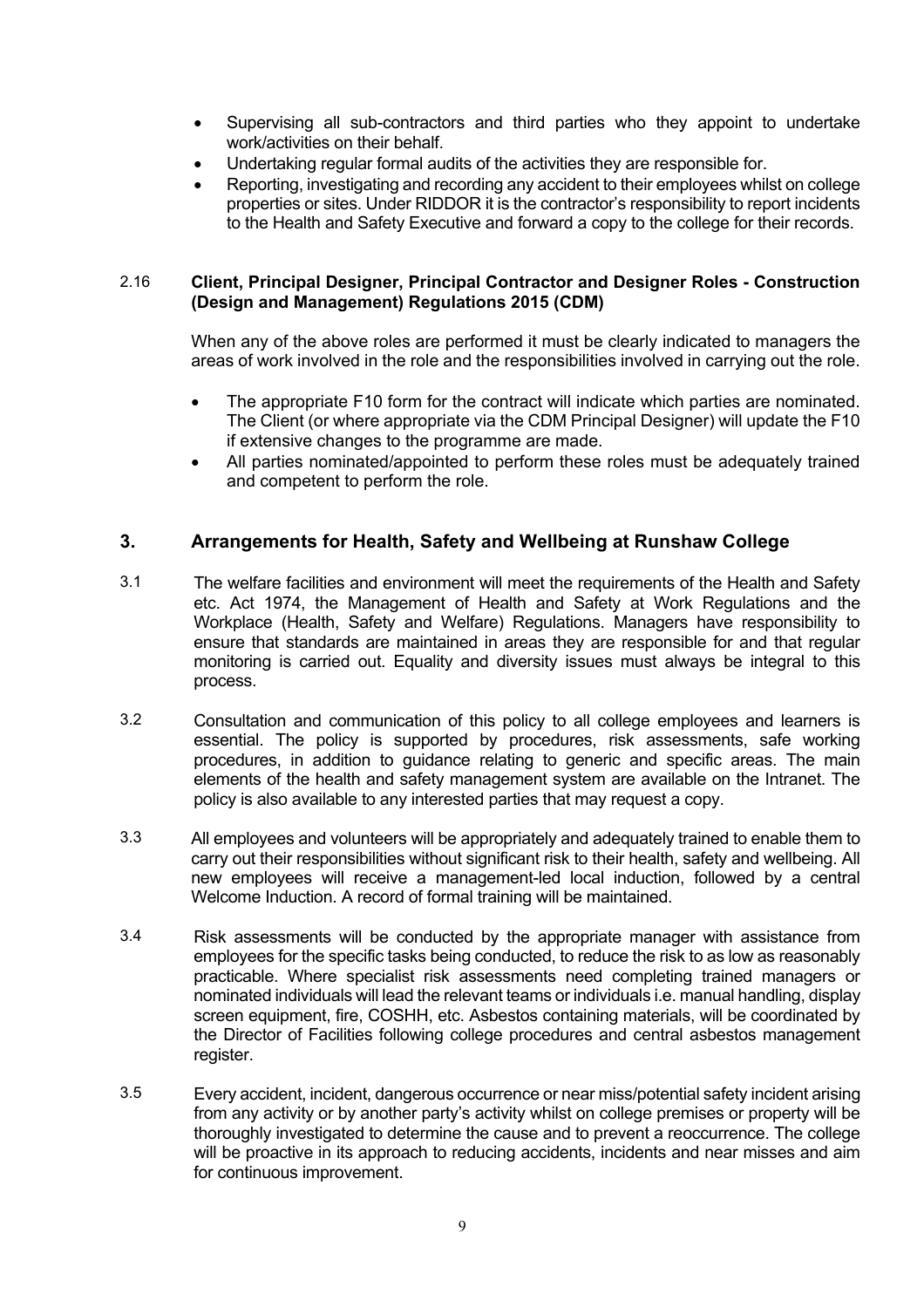- 3.6 Records will be kept of all accidents, incidents and near misses. Statutory requirements for the reporting of accidents will be observed in compliance with the Reporting of Injuries, Diseases and Dangerous Occurrences Regulations 2013 (RIDDOR).
- 3.7 All materials and substances obtained for use by the college will meet the requirements of Section 6 of the Health and Safety at Work etc. Act 1974, the Control of Substances Hazardous to Health Regulations and the Dangerous Substances and Explosives Atmospheres Regulations. All materials and substances will require reviewing by trained managers or nominated individuals to assess the potential risks in use, storage, disposal and an appropriate COSHH risk assessment produced. All the key information will then be maintained by the Director of Facilities.
- 3.8 The college will ensure whenever practical, that equipment and plant used conforms to the relevant British, European or ISO Standards and is also CE marked. All equipment and plant will be fit for purpose for which it is to be used and will be maintained in accordance with supplier's instructions, guidance or best practice. Managers will be responsible for monitoring the use of plant and equipment within their own areas.
- 3.9 All electrical equipment will be subject to regular electrical tests in accordance with the Electricity of Work Regulations and advice contained in the HSE publication HS (G) 107; "Maintaining portable electrical equipment". Managers will ensure (via Estates) that a programme of formal and visual inspection is maintained for electrical equipment used in their areas or sites. Contractors will work to the 18<sup>th</sup> Edition of the New Wiring Regulations.
- 3.10 Adequate first aid will be available to enable every employee, volunteer, learner or visitor to receive treatment in the event of them being injured or taken ill whist on campus. First aid provision will meet the requirements of the Health and Safety (First Aid) Regulations. All college premises and sites will have adequately trained first aiders and additional appointed persons in accordance with the guidance on regulation. These facilities can also be used if required for breast feeding mothers.
- 3.11 The College Management Team will ensure that adequate emergency procedures are in place to deal with issues like fire, terrorist threats, major floods etc. in premises and sites for which they are responsible. This must include adequate numbers of fire wardens to meet the needs of emergency procedures. Every person concerned in the implementation of emergency plans will be trained and undertake regular practice in the procedures. Evacuation drills will be conducted at least every term in all premises. Personal Emergency Evacuation Plans (PEEP's) will be undertaken by managers specified in the PEEP Procedure, where risk is significant. Student PEEPs will be completed via the PEEP Specialist.
- 3.12 The college provides a range of welfare services and activities. This includes an Employee Assistance Programme with online resources and an employee helpline with practical support including legal, financial, medical and other support, together with counselling. Occupational health advice is also available to all staff via the Human Resources Team and health surveillance will be provided when identified via the risk assessment process.
- 3.13 Each new employee will be medically screened as appropriate, before commencing work. Where necessary the health of employees will be monitored.
- 3.14 Permit to work systems, including hot working, confined spaces, high voltage electrical systems, working at height etc. are mandatory and controlled by the Estates Manager.